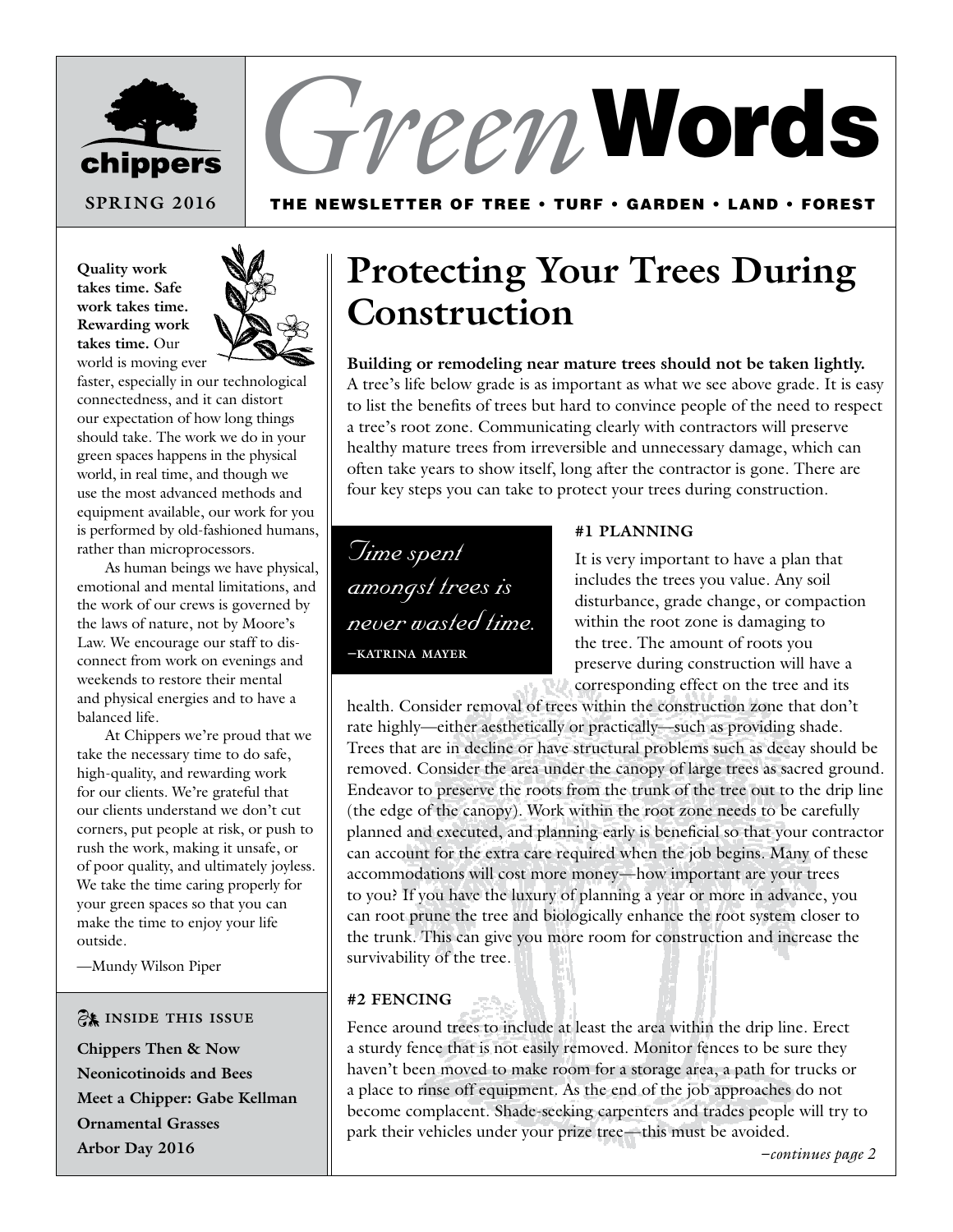*Nothing in the world can take the place of persistence. Talent will not; nothing is more common than unsuccessful men with talent. Genius will not; unrewarded genius is almost a proverb. Education will not; the world is full of educated derelicts. Persistence and determination alone are omnipotent. The slogan 'Press On!' has solved and always will solve the problems of the human race.*

**—J. Calvin Coolidge (1872-1933)**

### WE HAVE GROWN!

*Crew of 8 circa 1996 — to 85 strong in 2015.* 

#### *–continued from page 1*

#### **#3 Other Considerations**

Keep trees watered during hot dry weather and add a layer of mulch to hold moisture and to moderate soil temperature. If you have no choice but to allow workers in the root zone area, provide as much protection as possible. Minimize compaction by laying plywood down for vehicles to drive over. If there is a landscape



phase of the project the same rules apply. Irrigation lines installed within the root zone and grade changes, even as little as two inches, can have a negative effect on the health of your mature trees.

### **#4 Post Construction**

After all of the crews are completely done, including finish crews, remove construction fences and re-mulch trees. Stressed trees are more prone to



insect and disease infestation and will require more frequent evaluation. A soil injected root promoter and mycorrhizal fungi inoculant should speed recovery and begin to loosen compacted soils.

Hire a certified arborist with the skills and experience to preserve trees during construction—you and your trees will be the better for it.

[Cal Felicetti *Plant Health Care Manager, ASCA Member Consulting Arborist, ISA & NH Certified Arborist,* **Got tree questions?** cal@chippersinc.com.]



#### chippers

**Concord 603.225.9600 Lebanon 603.448.4800 Meredith 603.279.7400 New London 603.526.4500 Woodstock 802.457.5100**

**chippersinc.com thisoldyard.net mrgrassblog.net**

**EX GREENWORDS is provided free of charge to anyone who loves plants. Current and past issues are available at our website.**



Editors: Jill Arthur, Win Piper & Mundy Wilson Piper Content: Monica Collise, Cal Felicetti, Theron Peck Design: Edie Crocker Original Illustrations: Betsy Brigham



Help us be Green: *If you are receiving this newsletter in error, or wish to be removed from our mailing list, please call toll free: 866.683.6222.*

Accredited: NH Better Business Bureau, A+ Rating & TCIA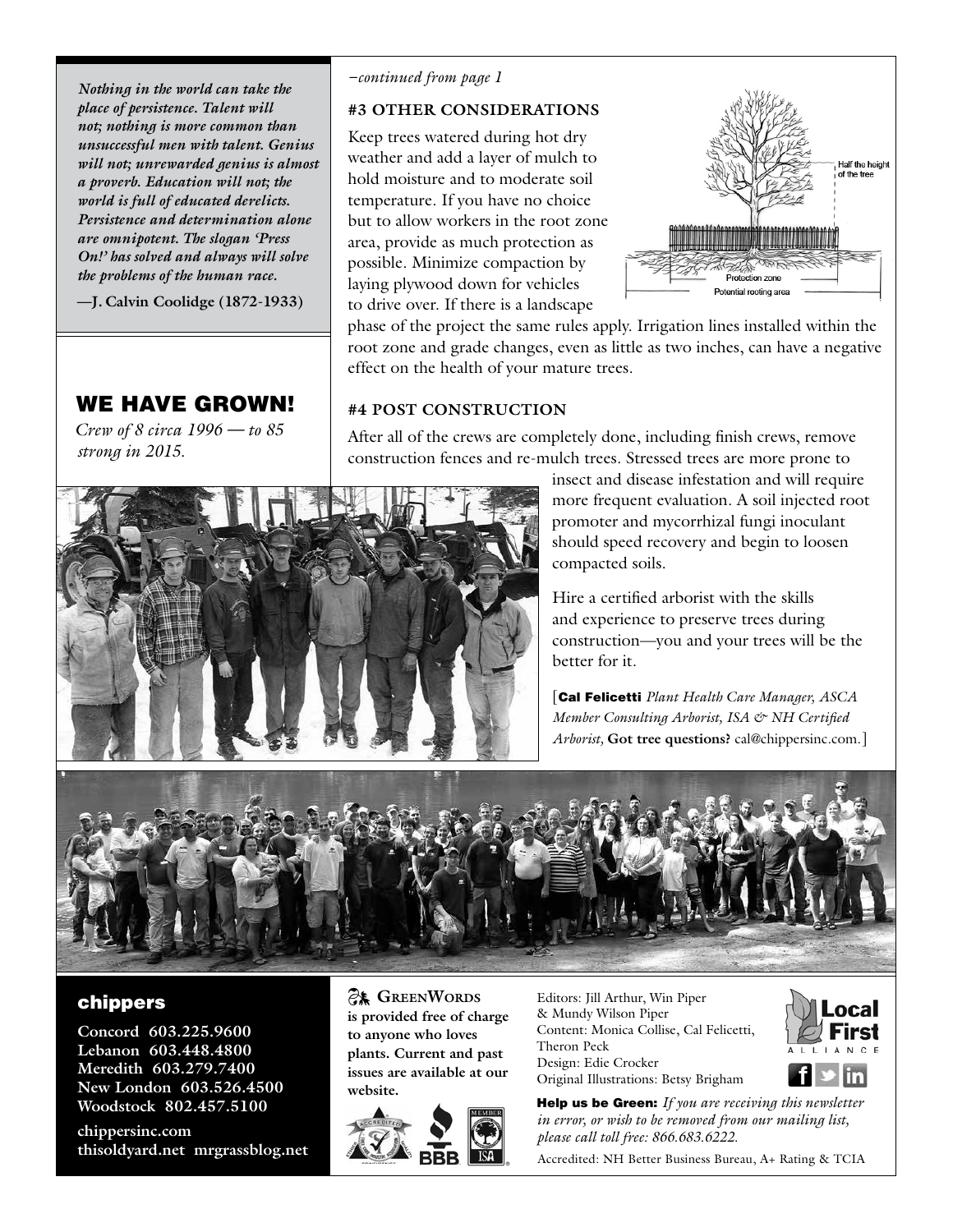### Neonicotinoids, Bees and Turf Care MEET A CHIPPER



Consumer awareness continues to rise surrounding a specific class of pesticides, known as "neonicotinoids" and their negative effect on bees. This is an important issue and one Chippers takes

very seriously. Many of us have attended numerous seminars and other professional classes outlining the complicated relationship between this widely-used class of pesticides and bees. While



mites, disease, and environmental factors also have an adverse effect on bee health, there are helpful practices that we have adopted to protect bees while also protecting your lawn.

The most common use for neonicotinoids in turf care is to control grubs. It's both effective and economical. However, due to the on-going research on this class of pesticides and their probable link to having a negative impact on bees, we decided several years ago to adopt *Acelepryn* as our recommended bee-safe premium product to control grubs in a lawn. Not only does Acelepryn not harm bees, it is safe for use

around other beneficial insects such as ladybugs. It is also safer for the Chippers employees who apply it and for you, the homeowner as well.

Because Acelepryn is a patented product, it is notably more expensive than generic neonicotinoids. As with any turf care product, choosing the right tool for the job involves balancing safety, both for the user and for the environment in which it's used, effectiveness, and of course cost. It's sometimes

difficult to score high, or even well, in all three categories.

Chippers believes in and continues to expand our range of organic and natural options. Many clients have asked about using organic products instead of neonicotinoids, but in the case of controlling grubs, balancing this choice can be problematic. The most common organic used for this application is only moderately effective, at best, and is potentially harmful to bees if they are sprayed directly, a real threat if bees are actively pollinating a lawn with clover.

In cases where a client chooses neonicotinoids over Acelepryn, we employ the best known practices to reduce the impact on bees. For instance, not treating a lawn while clover is in bloom and using granular formulations rather than liquid are proven methods that reduce potential harm when treating for grubs.

Educating our clients, using Acelepryn, and employing best practices are direct and effective steps that we are currently taking toward protecting our bees. It is a proactive policy that will continue to evolve as more information becomes known.



[Theron Peck AKA Mr. Grass, *Turf Division Manager* **Got turf questions?** Please contact mrgrass@chippersinc.com, or visit mrgrassblog.net.]



Gabe Kellman has been with us for three years, and was recently promoted to Maple Manager, heading up our wholesale sugaring operation. Gabe began as a chainsaw crew member, earned his ISA Certification to become an Arborist, and topped it off by earning VT and NH licenses for PHC Technician. He was originally attracted to the professionalism and growth opportunities he saw at Chippers, and is now fully committed because of his teammates and the family-friendly atmosphere.

Gabe has a BS in Forest Ecosystem Science from SUNY ESF. Before coming to Chippers he held several positions with the NY State Dept. of Environmental Conservation, first as a Forestry Technician conducting timber inventories, and then as a Forest Health Technician conducting Emerald Ash Borer monitoring and management.

Gabe grew up in upstate New York, but with ancestral roots in Vermont was irresistibly drawn back to the Green Mountain State. He lives with his wife Trista, daughter Piper, and felines Reggie and Delilah in South Royalton. In his free time he enjoys traveling, hiking, canoeing, gardening, cooking, woodworking and doing home renovations.

Gabe embodies the core values we strive for at Chippers and we are fortunate to have him on our team. *Thanks for all you do for us Gabe!*

LIVE a chilippoers LIFE